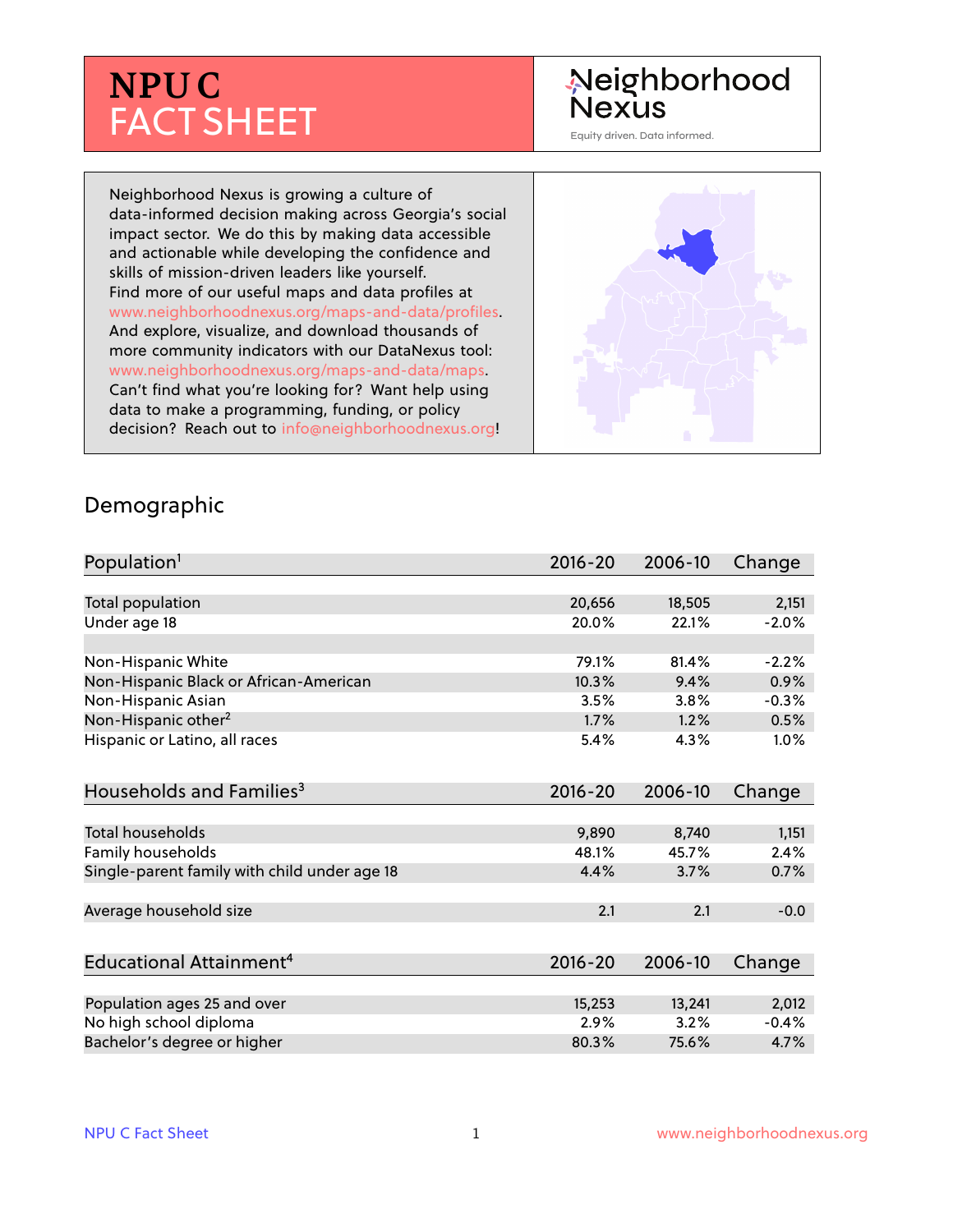## Change Measures, continued...

| Employment <sup>5</sup>                            | $2016 - 20$ | 2006-10  | Change   |
|----------------------------------------------------|-------------|----------|----------|
|                                                    |             |          |          |
| Total workers residing in NPU                      | 9,306       | 5,115    | 4,191    |
| Workers with earnings \$1250/month or less         | 10.3%       | 11.9%    | $-1.6%$  |
| Workers with earnings \$1251/month to \$3333/month | 15.1%       | 29.4%    | $-14.3%$ |
| Workers with earnings greater than \$3333/month    | 74.6%       | 58.7%    | 15.9%    |
| Total jobs located in NPU                          | 8,540       | 4,399    | 4,141    |
| Jobs with earnings \$1250/month or less            | 17.2%       | 36.0%    | $-18.8%$ |
| Jobs with earnings \$1251/month to \$3333/month    | 29.5%       | 39.0%    | $-9.4%$  |
| Jobs with earnings greater than \$3333/month       | 53.3%       | 25.1%    | 28.2%    |
|                                                    |             |          |          |
| Jobs/workers ratio                                 | 0.9         | 0.9      | 0.1      |
| Income and Poverty <sup>6</sup>                    | $2016 - 20$ | 2006-10  |          |
|                                                    |             |          | Change   |
| Median household income                            | \$95,428    | \$84,407 | \$11,022 |
|                                                    |             |          |          |
| Population for whom poverty status is determined   | 20,600      | 18,446   | 2,154    |
| Population below poverty                           | 5.7%        | 7.6%     | $-1.9%$  |
|                                                    |             |          |          |
| Housing <sup>7</sup>                               | $2016 - 20$ | 2006-10  | Change   |
| Total housing units                                | 10,883      | 9,895    | 988      |
| Occupied housing units                             | 90.9%       | 88.3%    | 2.6%     |
| Vacant housing units                               | 9.1%        | 11.7%    | $-2.6%$  |
|                                                    |             |          |          |
| Occupied housing units                             | 9,890       | 8,740    | 1,151    |
| Owner occupied housing units                       | 58.8%       | 62.5%    | $-3.7%$  |
| Renter occupied housing units                      | 41.2%       | 37.5%    | 3.7%     |
|                                                    |             |          |          |
| Access to a Vehicle <sup>8</sup>                   | $2016 - 20$ | 2006-10  | Change   |
|                                                    |             |          |          |
| Occupied housing units                             | 9,890       | 8,740    | 1,151    |
| No vehicle available                               | 5.6%        | 6.0%     | $-0.4%$  |
|                                                    |             |          |          |
| Crime Rates, per 10,000 Population <sup>9</sup>    | 2017-21     | 2012-16  | Change   |
|                                                    |             |          |          |
| All Part I crimes                                  | 230.8       | 292.2    | $-61.4$  |
| Violent crime                                      | 14.2        | 23.0     | $-8.8$   |
| Murder                                             | 0.4         | 0.1      | 0.3      |
| Robbery                                            | 6.2         | 14.6     | $-8.4$   |
| Aggravated assault                                 | 7.6         | 8.3      | $-0.7$   |
| Property crime                                     | 216.6       | 269.2    | $-52.6$  |
| <b>Burglary</b>                                    | 24.4        | 52.0     | $-27.6$  |
| Larceny                                            | 160.6       | 186.6    | $-25.9$  |
| Vehicle theft                                      | 31.6        | 30.6     | 1.0      |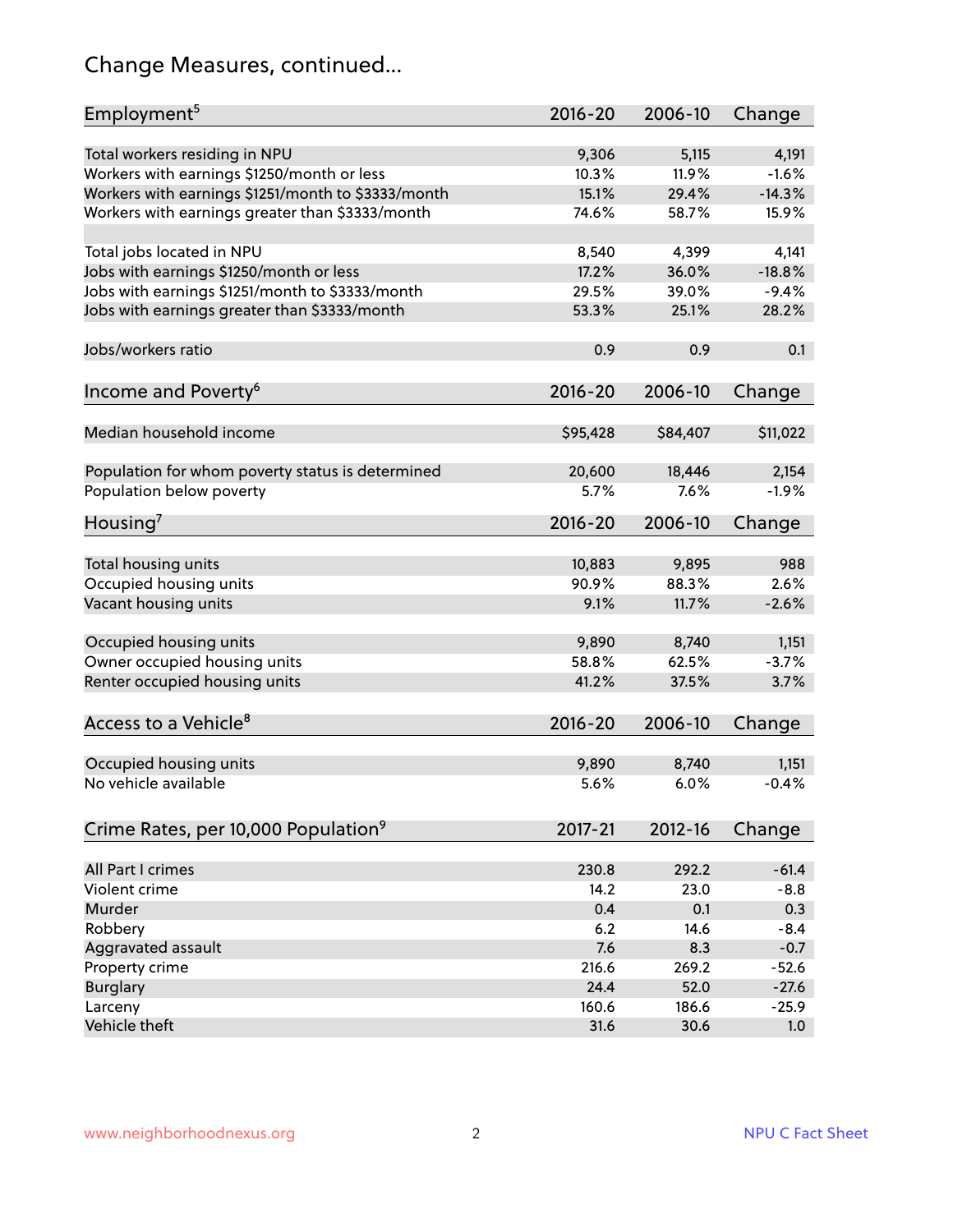## Current Data: Demographic

| Sex and Age, 2016-20 <sup>10</sup>                    | Estimate        | Margin of Error        |
|-------------------------------------------------------|-----------------|------------------------|
| Total population                                      | 20,656          | $\pm$ 1,447            |
| Male                                                  | 47.5%           | $\pm 2.8\%$            |
| Female                                                | 52.5%           | ±1.9%                  |
| Under 5 years                                         | 5.6%            | $\pm 1.5\%$            |
| 5 to 9 years                                          | 6.7%            | $\pm 1.1\%$            |
| 10 to 14 years                                        | 4.5%            | $\pm1.0\%$             |
| 15 to 19 years                                        | 4.4%            | $\pm 1.3\%$            |
| 20 to 24 years                                        | 5.1%            | $\pm 1.6\%$            |
| 25 to 34 years                                        | 23.7%           | ±2.8%                  |
| 35 to 44 years                                        | 12.8%           | $\pm 1.5\%$            |
| 45 to 54 years                                        | 11.7%           | $\pm1.8\%$             |
| 55 to 59 years                                        | 4.9%            | $\pm 1.1\%$            |
| 60 to 64 years                                        | 5.6%            | $\pm 1.4\%$            |
| 65 to 74 years                                        | 8.4%            | $\pm 1.3\%$            |
| 75 to 84 years                                        | 3.8%            | $\pm$ 0.9%             |
| 85 years and over                                     | 2.9%            | ±1.8%                  |
| Median age (years)                                    | 35.1            | $\pm$ 0.6              |
| Race and Ethnicity, 2016-20 <sup>11</sup>             | <b>Estimate</b> | Margin of Error        |
| Total population                                      | 20,656          | $\pm$ 1,447            |
| Hispanic or Latino (of any race)                      | 5.4%            | $\pm 1.8\%$            |
| Not Hispanic or Latino                                | 94.6%           | $\pm1.8\%$             |
| White alone                                           | 79.1%           | $\pm$ 3.9%             |
| Black or African American alone                       | 10.3%           | $\pm 2.3\%$            |
| American Indian and Alaska Native alone               | 0.1%            | $\pm$ 0.2%             |
| Asian alone                                           | 3.5%            | $\pm 1.3\%$            |
| Native Hawaiian and other Pacific Islander alone      | 0.0%            | $\pm$ 0.2%             |
| Some other race alone                                 | 0.1%            | $\pm$ 0.2%             |
| Two or more races                                     | 1.6%            | $\pm$ 0.9%             |
| U.S. Citizenship Status, 2016-20 <sup>12</sup>        | <b>Estimate</b> | <b>Margin of Error</b> |
| Foreign-born population                               | 1,302           | $\pm$ 354              |
| Naturalized U.S. citizen                              | 49.8%           | $\pm$ 9.0%             |
| Not a U.S. citizen                                    | 50.2%           | $\pm$ 16.5%            |
| Citizen, Voting Age Population, 2016-20 <sup>13</sup> | Estimate        | Margin of Error        |
| Citizen, 18 and over population                       | 15,932          | ±1,070                 |
| Male                                                  | 47.1%           | $\pm$ 3.6%             |
| Female                                                | 52.9%           | $\pm$ 3.1%             |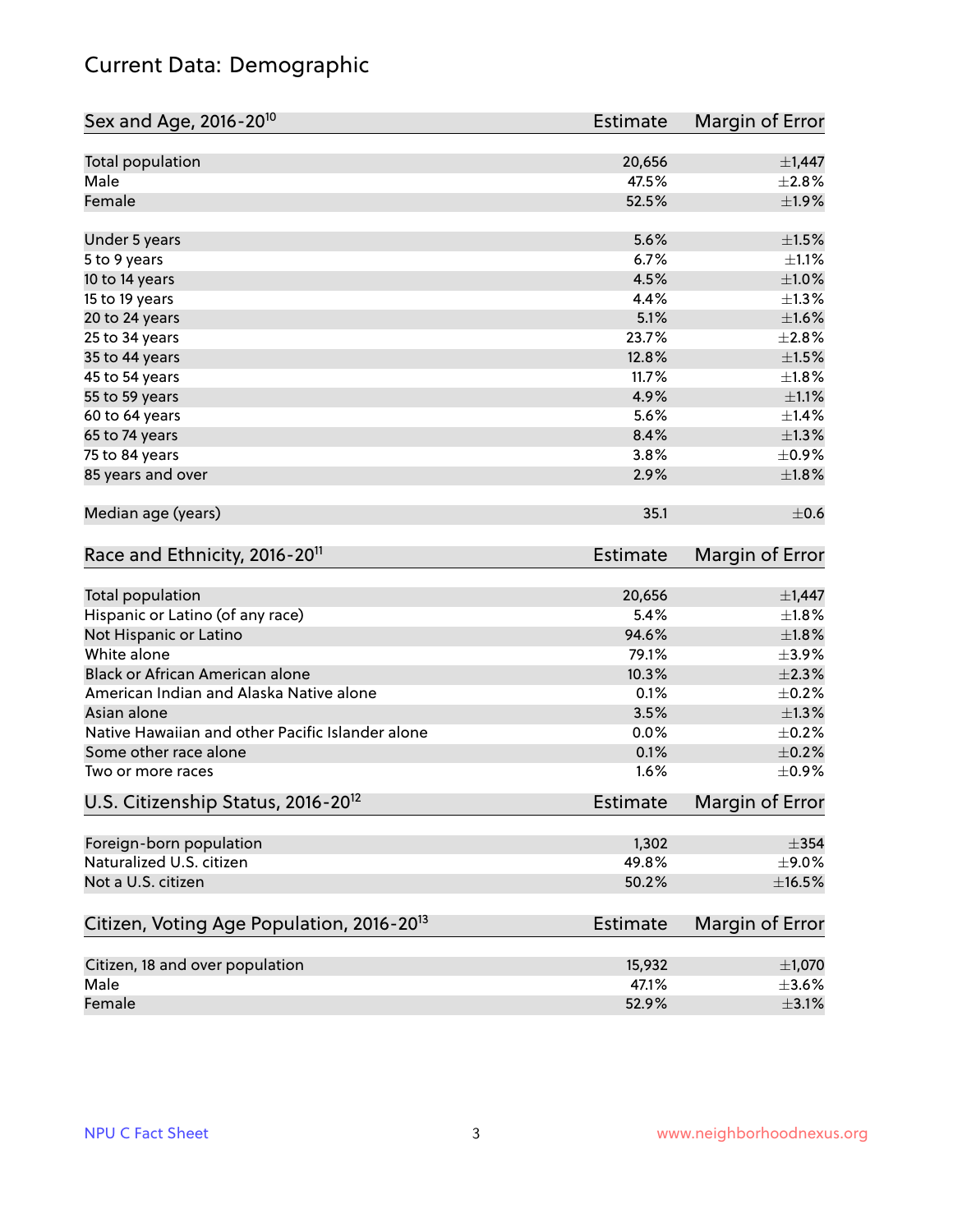#### Current Data: Economic

| Income, 2016-20 <sup>14</sup>                                                                 | Estimate  | Margin of Error |
|-----------------------------------------------------------------------------------------------|-----------|-----------------|
|                                                                                               |           |                 |
| All households                                                                                | 9,890     | $\pm 668$       |
| Less than \$10,000                                                                            | 3.9%      | $\pm 1.6\%$     |
| \$10,000 to \$14,999                                                                          | 1.4%      | $\pm$ 0.8%      |
| \$15,000 to \$24,999                                                                          | 5.8%      | $\pm$ 3.5%      |
| \$25,000 to \$34,999                                                                          | 3.6%      | $\pm$ 1.4%      |
| \$35,000 to \$49,999                                                                          | 7.5%      | $\pm 2.4\%$     |
| \$50,000 to \$74,999                                                                          | 17.8%     | $\pm$ 3.9%      |
| \$75,000 to \$99,999                                                                          | 12.3%     | $\pm 2.6\%$     |
| \$100,000 to \$149,999                                                                        | 13.2%     | $\pm 2.7\%$     |
| \$150,000 to \$199,999                                                                        | 9.2%      | $\pm$ 3.2%      |
| \$200,000 or more                                                                             | 25.3%     | $\pm 2.3\%$     |
| Median household income (dollars)                                                             | \$95,428  | ±4,063          |
| Mean household income (dollars)                                                               | \$177,965 | ±13,489         |
| Households with earnings                                                                      | 85.9%     | $\pm 2.2\%$     |
| Mean earnings (dollars)                                                                       | \$172,689 | ±11,311         |
| Households with Social Security                                                               | 19.4%     | $\pm 3.6\%$     |
| Mean Social Security income (dollars)                                                         | \$21,215  | ±1,613          |
| Households with retirement income                                                             | 11.3%     | $\pm 2.2\%$     |
| Mean retirement income (dollars)                                                              | \$63,017  | ±21,821         |
| Households with Supplemental Security Income                                                  | 0.8%      | $\pm$ 0.5%      |
| Mean Supplemental Security Income (dollars)                                                   | \$6,500   | $\pm$ 4,178     |
|                                                                                               | 1.9%      | $\pm 2.4\%$     |
| Households with cash public assistance income<br>Mean cash public assistance income (dollars) | \$0       | $\pm 0$         |
|                                                                                               |           |                 |
| Households with Food Stamp/SNAP benefits in the past 12<br>months                             | 1.7%      | $\pm$ 0.8%      |
| Family households                                                                             | 4,759     | ±465            |
| Less than \$10,000                                                                            | 1.1%      | $\pm$ 1.4%      |
| \$10,000 to \$14,999                                                                          | 1.8%      | $\pm 1.3\%$     |
| \$15,000 to \$24,999                                                                          | 1.1%      | $\pm 1.7\%$     |
| \$25,000 to \$34,999                                                                          | 1.2%      | $\pm1.6\%$      |
| \$35,000 to \$49,999                                                                          | 2.2%      | $\pm1.8\%$      |
| \$50,000 to \$74,999                                                                          | 11.5%     | $\pm$ 5.7%      |
| \$75,000 to \$99,999                                                                          | 8.7%      | $\pm$ 3.3%      |
| \$100,000 to \$149,999                                                                        | 15.0%     | $\pm$ 4.1%      |
| \$150,000 to \$199,999                                                                        | 11.8%     | $\pm$ 4.2%      |
| \$200,000 or more                                                                             | 45.7%     | $\pm$ 3.4%      |
| Median family income (dollars)                                                                | \$181,674 | ±12,169         |
| Mean family income (dollars)                                                                  | \$275,174 | $±$ 24,164      |
|                                                                                               |           |                 |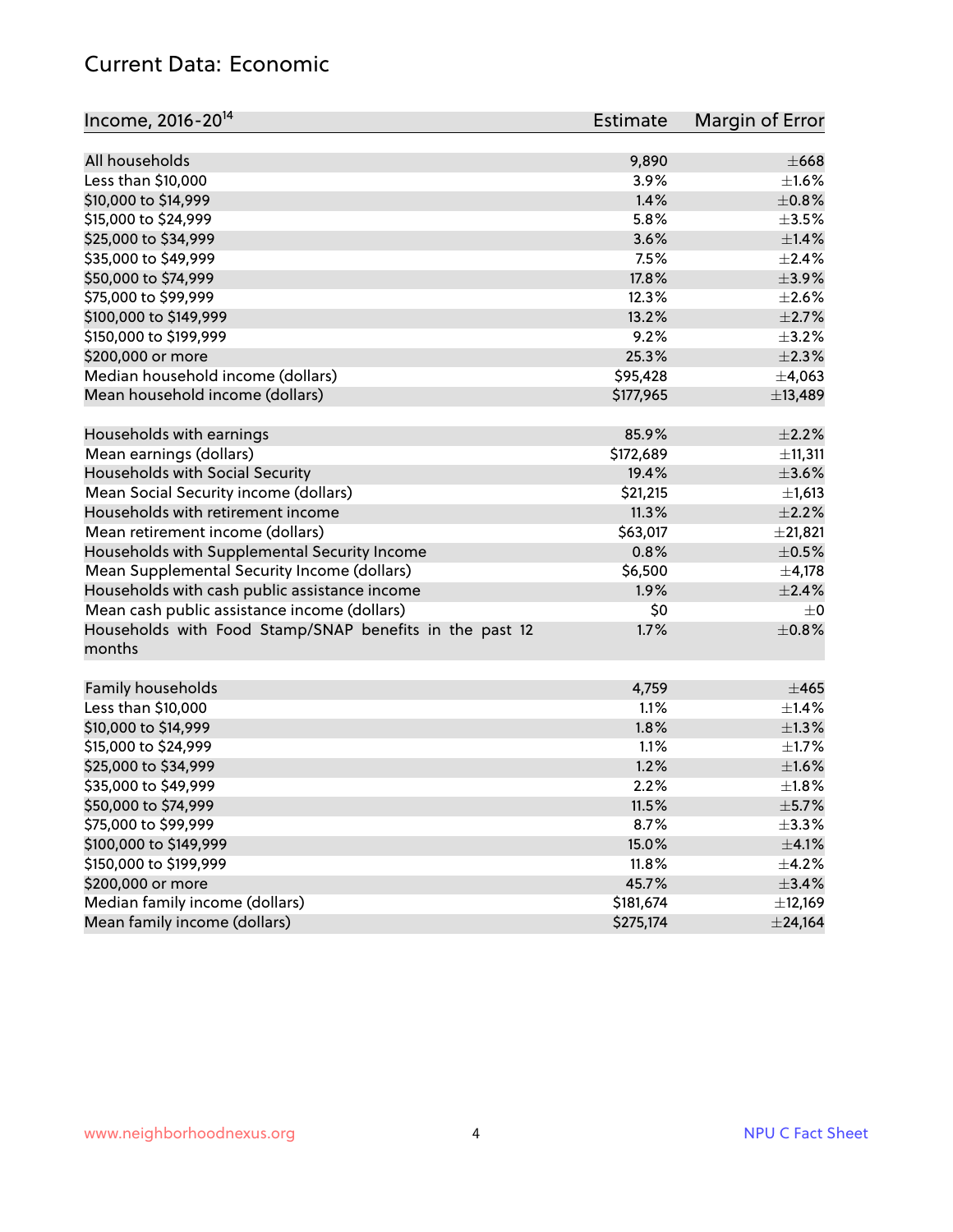## Current Data: Economic, continued...

| Income, 2016-20, continued <sup>15</sup>                                              | <b>Estimate</b> | <b>Margin of Error</b> |
|---------------------------------------------------------------------------------------|-----------------|------------------------|
|                                                                                       |                 |                        |
| Nonfamily households                                                                  | 5,131           | $\pm$ 555              |
| Median nonfamily income (dollars)                                                     | \$65,009        | ±2,868                 |
| Mean nonfamily income (dollars)                                                       | \$86,574        | ±9,508                 |
| Median earnings for workers (dollars)                                                 | \$68,248        | ±2,828                 |
| Median earnings for male full-time, year-round workers<br>(dollars)                   | \$95,970        | $\pm$ 4,129            |
| Median earnings for female full-time, year-round workers<br>(dollars)                 | \$69,181        | ±3,068                 |
| Per capita income (dollars)                                                           | \$85,923        | ±6,111                 |
| Families Below Poverty Level, 2016-20 <sup>16</sup>                                   | Estimate        | <b>Margin of Error</b> |
|                                                                                       |                 |                        |
| <b>All Families</b>                                                                   | 4,759           | $\pm 465$              |
| Percent below poverty                                                                 | 4.2%            | $\pm 2.3\%$            |
| Families with related children under 18 years                                         | 2,313           | $\pm$ 373              |
| Percent below poverty                                                                 | 3.9%            | $\pm$ 3.8%             |
| Families with related children under 5 years only                                     | 453             | $\pm$ 193              |
| Percent below poverty                                                                 | 4.6%            | ±18.1%                 |
| Married couple families                                                               | 4,019           | $\pm$ 381              |
| Percent below poverty                                                                 | 3.4%            | $\pm 2.6\%$            |
|                                                                                       | 1,777           | $\pm 228$              |
| Married couple families with related children under 18 years<br>Percent below poverty | 1.4%            | $\pm$ 3.5%             |
| Married couple families with related children under 5 years                           | 405             | $\pm$ 163              |
| Percent below poverty                                                                 | 5.1%            | ±15.2%                 |
|                                                                                       |                 |                        |
| Families with female householder, no spouse present                                   | 562             | $\pm 301$              |
| Percent below poverty                                                                 | 11.7%           | $\pm$ 6.6%             |
| Families with female householder, no spouse present with                              | 413             | $\pm 275$              |
| related children under 18 years                                                       |                 |                        |
| Percent below poverty                                                                 | 15.9%           | $\pm$ 6.4%             |
| Families with female householder, no spouse present with                              | 3               | $\pm$ 55               |
| related children under 5 years                                                        |                 |                        |
| Percent below poverty                                                                 | 0.0%            | $\ddagger$             |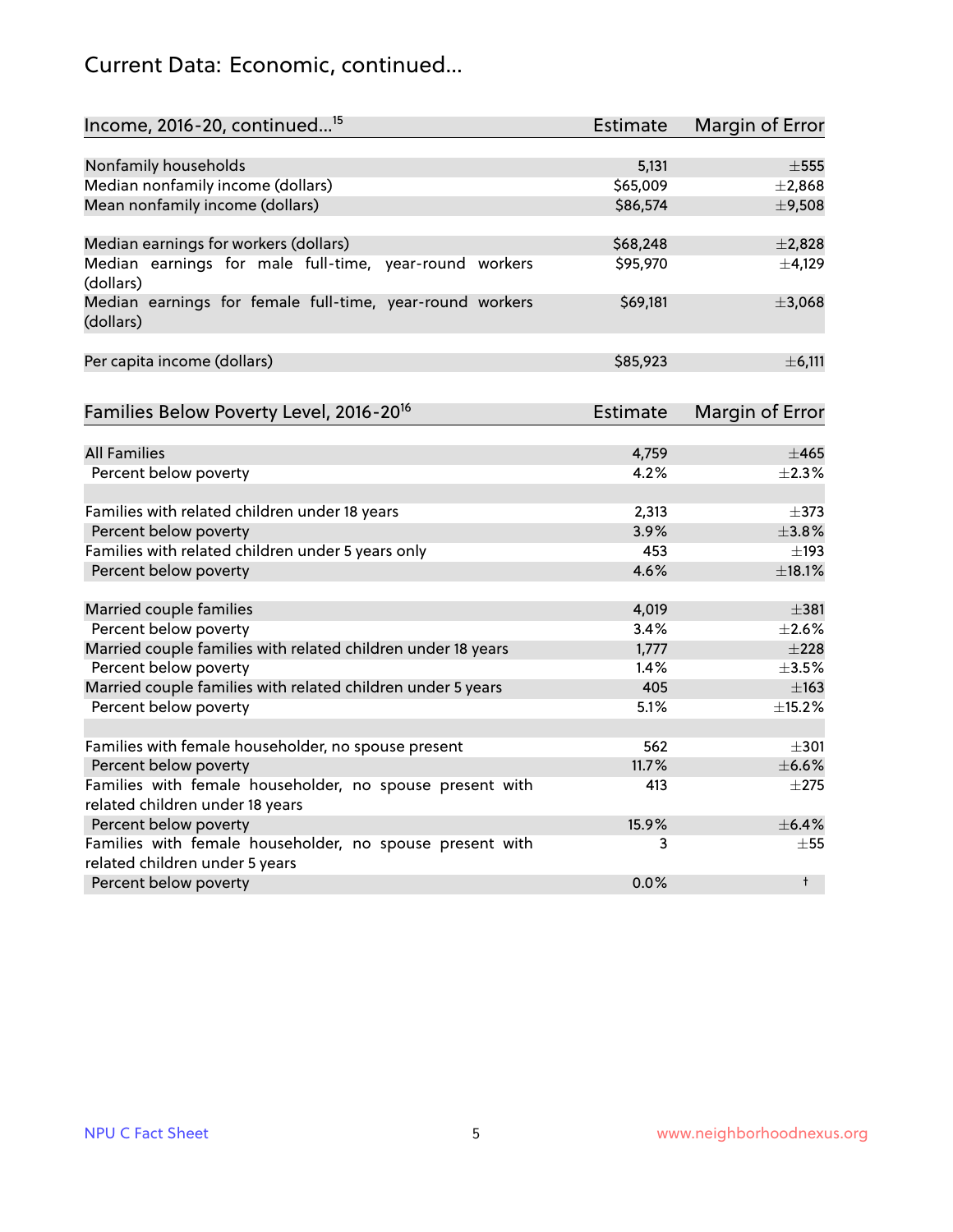## Current Data: Economic, continued...

| People Below Poverty Level, 2016-20 <sup>17</sup> | <b>Estimate</b> | Margin of Error |
|---------------------------------------------------|-----------------|-----------------|
|                                                   |                 |                 |
| Total population                                  | 20,600          | $\pm$ 1,446     |
| Percent below poverty                             | 5.7%            | $\pm 1.6\%$     |
| Population under 18 years                         | 4,136           | $\pm$ 551       |
| Percent below poverty                             | 4.7%            | $\pm$ 3.8%      |
| Population 18 years and over                      | 16,464          | $\pm$ 1,135     |
| Percent below poverty                             | 6.0%            | $\pm$ 1.7%      |
| Population 18 to 64 years                         | 13,382          | ±1,021          |
| Percent below poverty                             | 5.4%            | $\pm$ 1.7%      |
| Population 65 years and over                      | 3,082           | $\pm 496$       |
| Percent below poverty                             | 8.6%            | ±4.8%           |

| Poverty by Race/Ethnicity, 2016-20 <sup>18</sup> | Estimate | Margin of Error |
|--------------------------------------------------|----------|-----------------|
|                                                  |          |                 |
| Non-Hispanic White population                    | 16,333   | ±1,395          |
| Percent below poverty                            | 2.8%     | $\pm$ 1.2%      |
| <b>Black population</b>                          | 2,242    | $\pm$ 520       |
| Percent below poverty                            | 25.8%    | $\pm$ 8.4%      |
| Asian population                                 | 856      | $\pm 300$       |
| Percent below poverty                            | 6.5%     | $\pm$ 9.7%      |
| Hispanic or Latino population                    | 1,107    | $\pm$ 371       |
| Percent below poverty                            | 18.6%    | $\pm$ 16.0%     |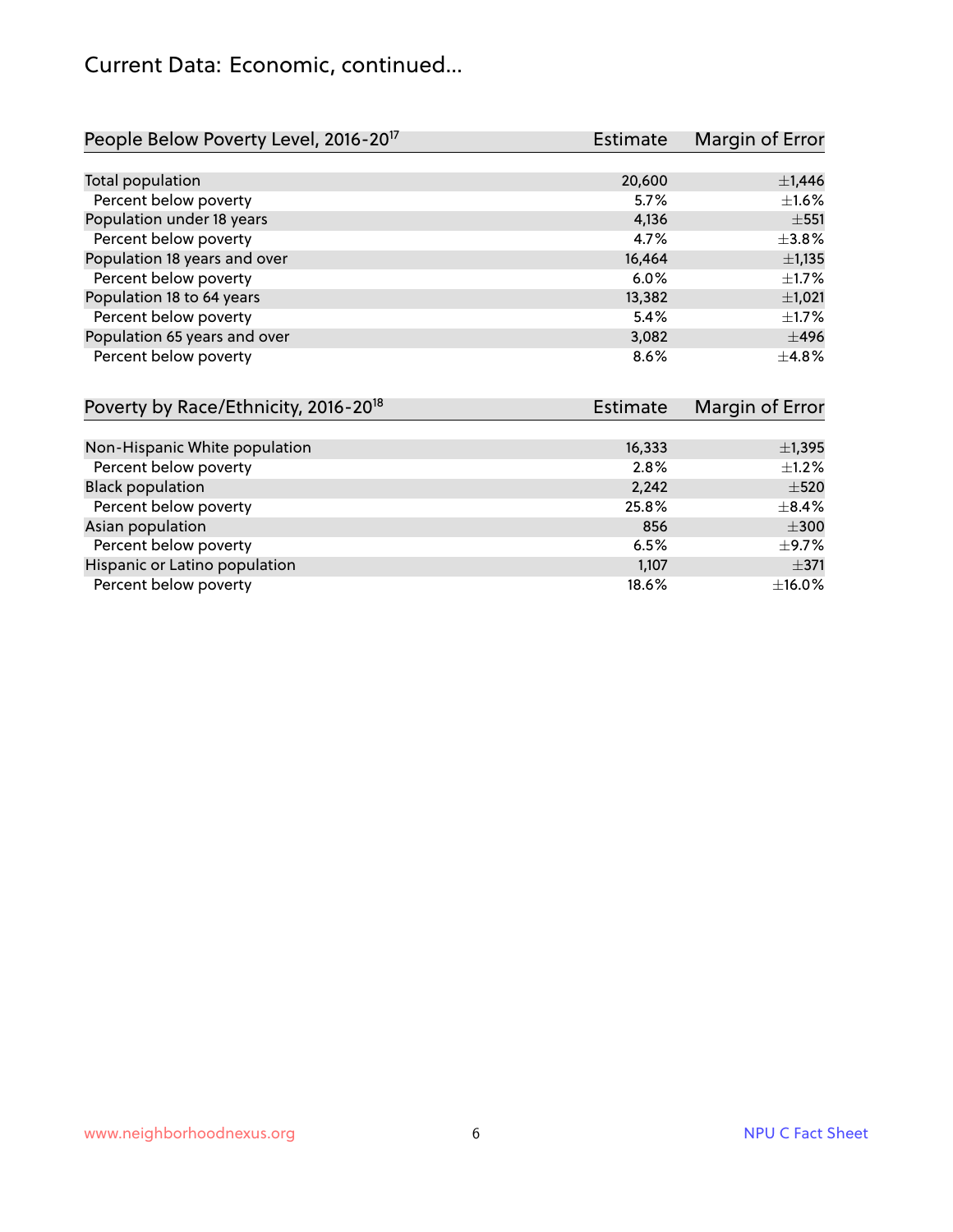## Current Data: Employment

| Employment Status, 2016-20 <sup>19</sup>                      | Estimate | Margin of Error |
|---------------------------------------------------------------|----------|-----------------|
|                                                               |          |                 |
| Population 16 years and over                                  | 17,036   | ±1,299          |
| In labor force                                                | 72.8%    | ±1.7%           |
| Civilian labor force                                          | 72.3%    | ±1.8%           |
| Employed                                                      | 70.6%    | $\pm 2.0\%$     |
| Unemployed                                                    | 1.6%     | $\pm$ 1.4%      |
| <b>Armed Forces</b>                                           | 0.5%     | $\pm 1.1\%$     |
| Not in labor force                                            | 27.2%    | $\pm$ 3.1%      |
| Civilian labor force                                          | 12,314   | $\pm$ 986       |
| <b>Unemployment Rate</b>                                      | 2.3%     | ±1.9%           |
|                                                               |          |                 |
| Females 16 years and over                                     | 9,010    | $\pm 786$       |
| In labor force                                                | 68.0%    | $\pm$ 5.7%      |
| Civilian labor force                                          | 68.0%    | $\pm$ 5.7%      |
| Employed                                                      | 66.5%    | $\pm$ 5.7%      |
|                                                               | 1,297    | $\pm$ 391       |
| Own children of the householder under 6 years                 |          |                 |
| All parents in family in labor force                          | 69.8%    | ±20.7%          |
| Own children of the householder 6 to 17 years                 | 2,806    | $\pm$ 361       |
| All parents in family in labor force                          | 61.1%    | $\pm 10.5\%$    |
|                                                               |          |                 |
| Industry, 2016-20 <sup>20</sup>                               | Estimate | Margin of Error |
| Civilian employed population 16 years and over                | 12,035   | $\pm$ 977       |
| Agriculture, forestry, fishing and hunting, and mining        | 0.0%     | $\pm$ 0.5%      |
| Construction                                                  | 3.5%     | $\pm 2.3\%$     |
| Manufacturing                                                 | 5.5%     | $\pm$ 1.4%      |
| Wholesale trade                                               | 4.4%     | $\pm1.5\%$      |
| Retail trade                                                  | 5.7%     | $\pm1.8\%$      |
| Transportation and warehousing, and utilities                 | 4.0%     | $\pm1.7\%$      |
| Information                                                   | 5.3%     | $\pm1.8\%$      |
| Finance and insurance, and real estate and rental and leasing | 13.7%    | $\pm 2.3\%$     |
| Professional, scientific, and management, and administrative  | 28.7%    | $\pm$ 4.3%      |
| and waste management services                                 |          |                 |
| Educational services, and health care and social assistance   | 17.8%    | $\pm 2.7\%$     |
| Arts, entertainment, and recreation, and accommodation and    | 5.9%     | $\pm$ 1.7%      |
| food services                                                 |          |                 |
| Other services, except public administration                  | 3.2%     | $\pm$ 1.4%      |
| Public administration                                         | 2.2%     | $\pm$ 1.4%      |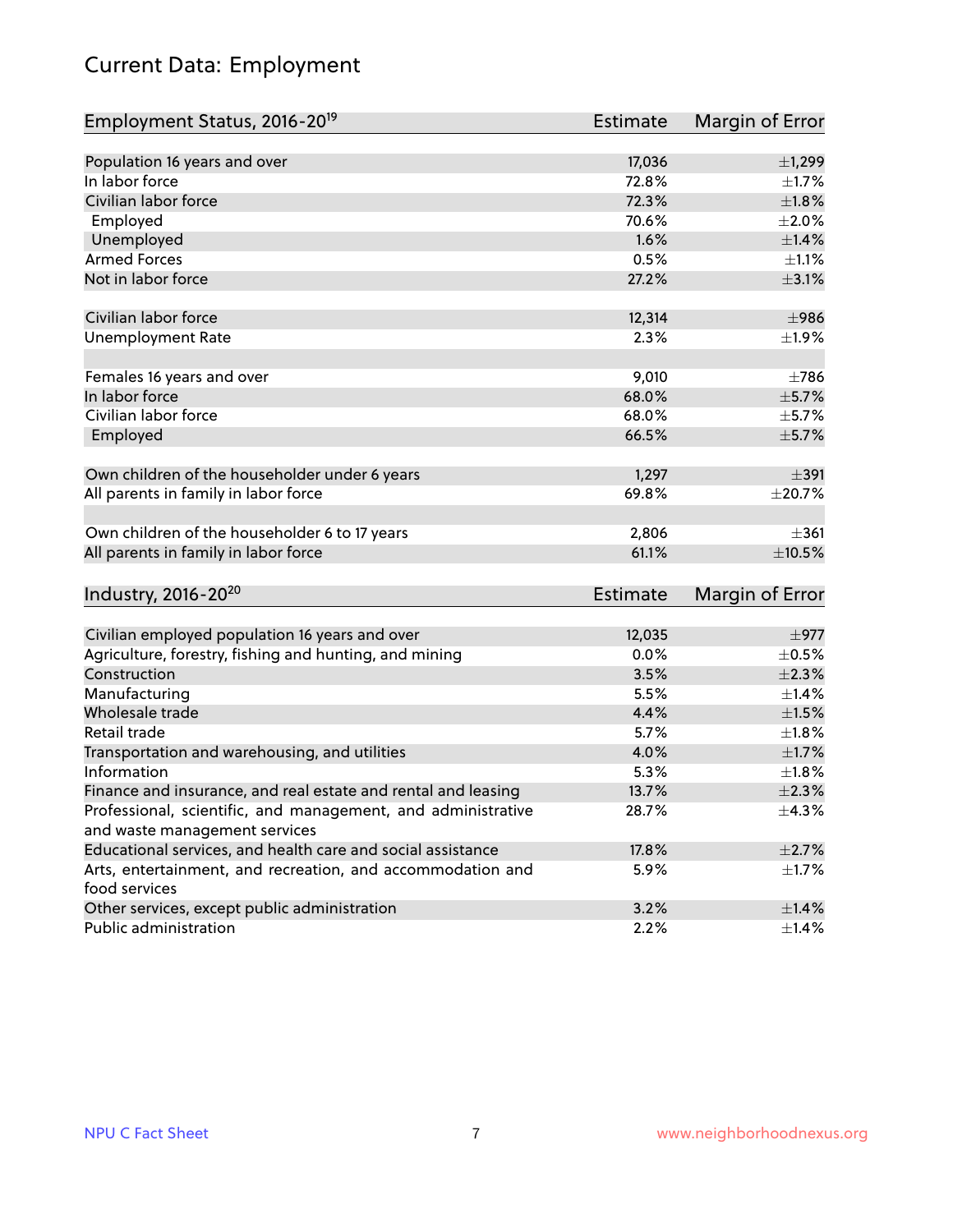## Current Data: Employment, continued...

| Occupation, 2016-20 <sup>21</sup>                                              | <b>Estimate</b> | Margin of Error |
|--------------------------------------------------------------------------------|-----------------|-----------------|
| Civilian employed population 16 years and over                                 | 12,035          | $\pm$ 977       |
| Management, business, science, and arts occupations                            | 67.9%           | $\pm$ 3.1%      |
| Service occupations                                                            | 5.4%            | $\pm1.7\%$      |
| Sales and office occupations                                                   | 21.7%           | $\pm 3.6\%$     |
| Natural resources, construction, and maintenance occupations                   | 0.8%            | $\pm$ 0.7%      |
| Production, transportation, and material moving occupations                    | 4.2%            | $\pm1.6\%$      |
| Class of Worker, 2016-20 <sup>22</sup>                                         | <b>Estimate</b> | Margin of Error |
| Civilian employed population 16 years and over                                 | 12,035          | $\pm$ 977       |
| Private wage and salary workers                                                | 89.1%           | $\pm 2.1\%$     |
| Government workers                                                             | 6.6%            | $\pm 2.2\%$     |
| Self-employed in own not incorporated business workers                         | 4.3%            | $\pm 1.2\%$     |
| Unpaid family workers                                                          | 0.0%            | $\pm$ 0.5%      |
| Job Flows, 2019 <sup>23</sup>                                                  |                 | 2019            |
| Total Jobs in NPU                                                              |                 | 8,540           |
| Held by residents of NPU                                                       |                 | 3.1%            |
| Held by non-residents of NPU                                                   |                 | 96.9%           |
| Jobs by Industry Sector, 2019 <sup>24</sup>                                    |                 | 2019            |
| Total Jobs in NPU                                                              |                 |                 |
|                                                                                |                 | 8,540<br>2.2%   |
| <b>Goods Producing sectors</b><br>Trade, Transportation, and Utilities sectors |                 | 7.5%            |
| All Other Services sectors                                                     |                 |                 |
|                                                                                |                 | 90.3%           |
| Total Jobs in NPU held by NPU residents                                        |                 | 265             |
| <b>Goods Producing sectors</b>                                                 |                 | 6.0%            |
| Trade, Transportation, and Utilities sectors                                   |                 | 8.7%            |
| All Other Services sectors                                                     |                 | 85.3%           |
| Jobs by Earnings, 2019 <sup>25</sup>                                           |                 | 2019            |
| Total Jobs in NPU                                                              |                 | 8,540           |
| Jobs with earnings \$1250/month or less                                        |                 | 17.2%           |
| Jobs with earnings \$1251/month to \$3333/month                                |                 | 29.5%           |
| Jobs with earnings greater than \$3333/month                                   |                 | 53.3%           |
|                                                                                |                 |                 |
| Total Jobs in NPU held by NPU residents                                        |                 | 265             |
| Jobs with earnings \$1250/month or less                                        |                 | 23.0%           |
| Jobs with earnings \$1251/month to \$3333/month                                |                 | 17.4%           |
| Jobs with earnings greater than \$3333/month                                   |                 | 59.6%           |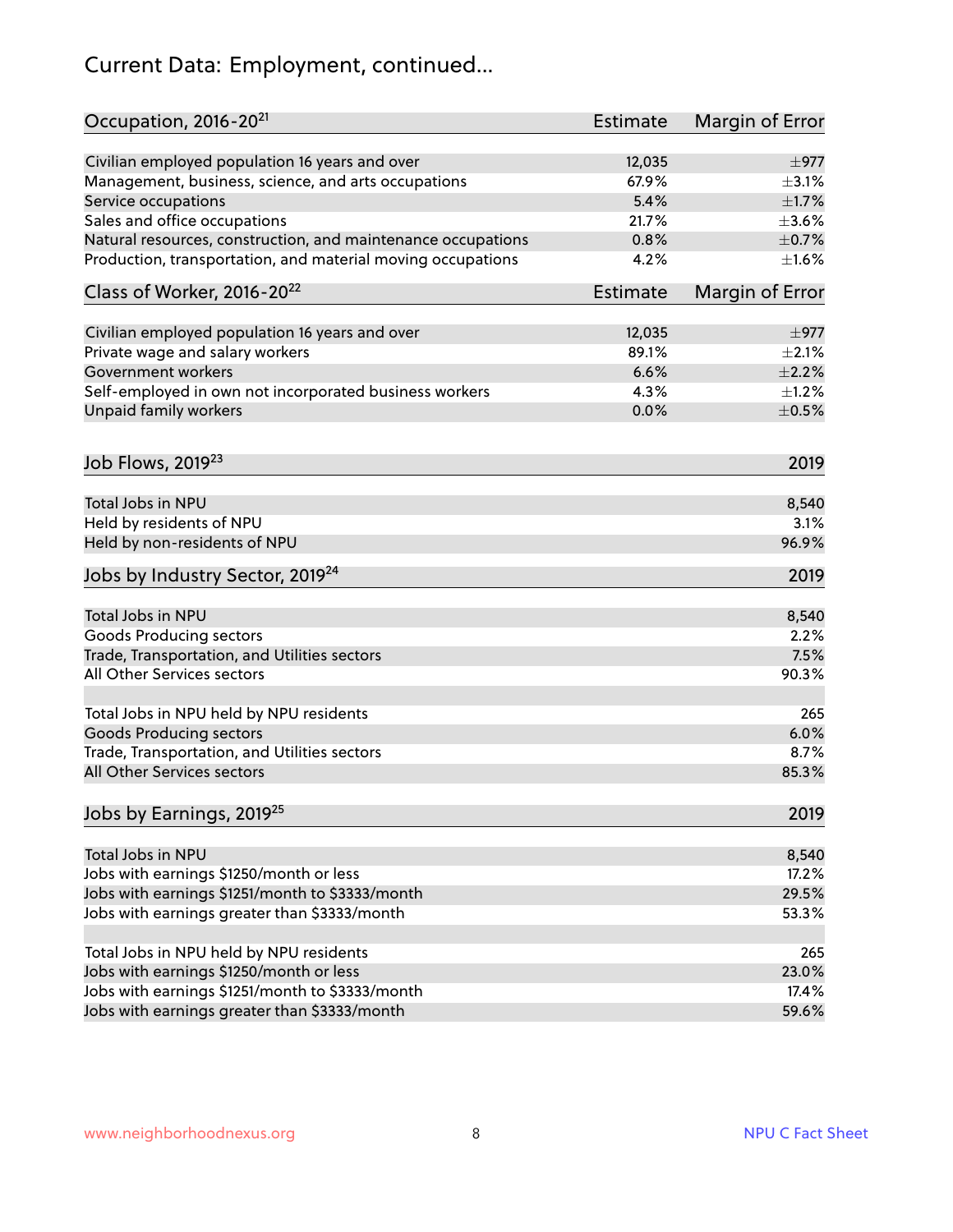## Current Data: Employment, continued...

| Jobs by Age of Worker, 2019 <sup>26</sup> | 2019  |
|-------------------------------------------|-------|
|                                           |       |
| Total Jobs in NPU                         | 8,540 |
| Jobs with workers age 29 or younger       | 20.0% |
| Jobs with workers age 30 to 54            | 58.7% |
| Jobs with workers age 55 or older         | 21.3% |
|                                           |       |
| Total Jobs in NPU held by NPU residents   | 265   |
| Jobs with workers age 29 or younger       | 18.1% |
| Jobs with workers age 30 to 54            | 48.7% |
| Jobs with workers age 55 or older         | 33.2% |

#### Current Data: Education

| School Enrollment, 2016-20 <sup>27</sup>       | Estimate | Margin of Error |
|------------------------------------------------|----------|-----------------|
|                                                |          |                 |
| Population 3 years and over enrolled in school | 4.304    | $+482$          |
| Nursery school, preschool                      | 6.0%     | $\pm 2.5\%$     |
| Kindergarten                                   | 6.3%     | $\pm 2.2\%$     |
| Elementary school (grades 1-8)                 | 43.8%    | $\pm$ 3.8%      |
| High school (grades 9-12)                      | 20.6%    | $+6.2%$         |
| College or graduate school                     | 23.3%    | $\pm$ 6.2%      |

| Educational Attainment, 2016-20 <sup>28</sup> | <b>Estimate</b> | Margin of Error |
|-----------------------------------------------|-----------------|-----------------|
|                                               |                 |                 |
| Population 25 years and over                  | 15,253          | $\pm$ 1,154     |
| Less than 9th grade                           | 2.2%            | $\pm$ 1.7%      |
| 9th to 12th grade, no diploma                 | 0.7%            | $\pm 0.8\%$     |
| High school graduate (includes equivalency)   | 5.8%            | $\pm 1.3\%$     |
| Some college, no degree                       | $7.7\%$         | $\pm1.6\%$      |
| Associate's degree                            | 3.5%            | $\pm 2.1\%$     |
| Bachelor's degree                             | 45.2%           | $\pm$ 3.1%      |
| Graduate or professional degree               | 35.1%           | $\pm$ 3.1%      |
|                                               |                 |                 |
| Percent high school graduate or higher        | 97.1%           | $\pm$ 10.1%     |
| Percent bachelor's degree or higher           | 80.3%           | $\pm 1.1\%$     |
|                                               |                 |                 |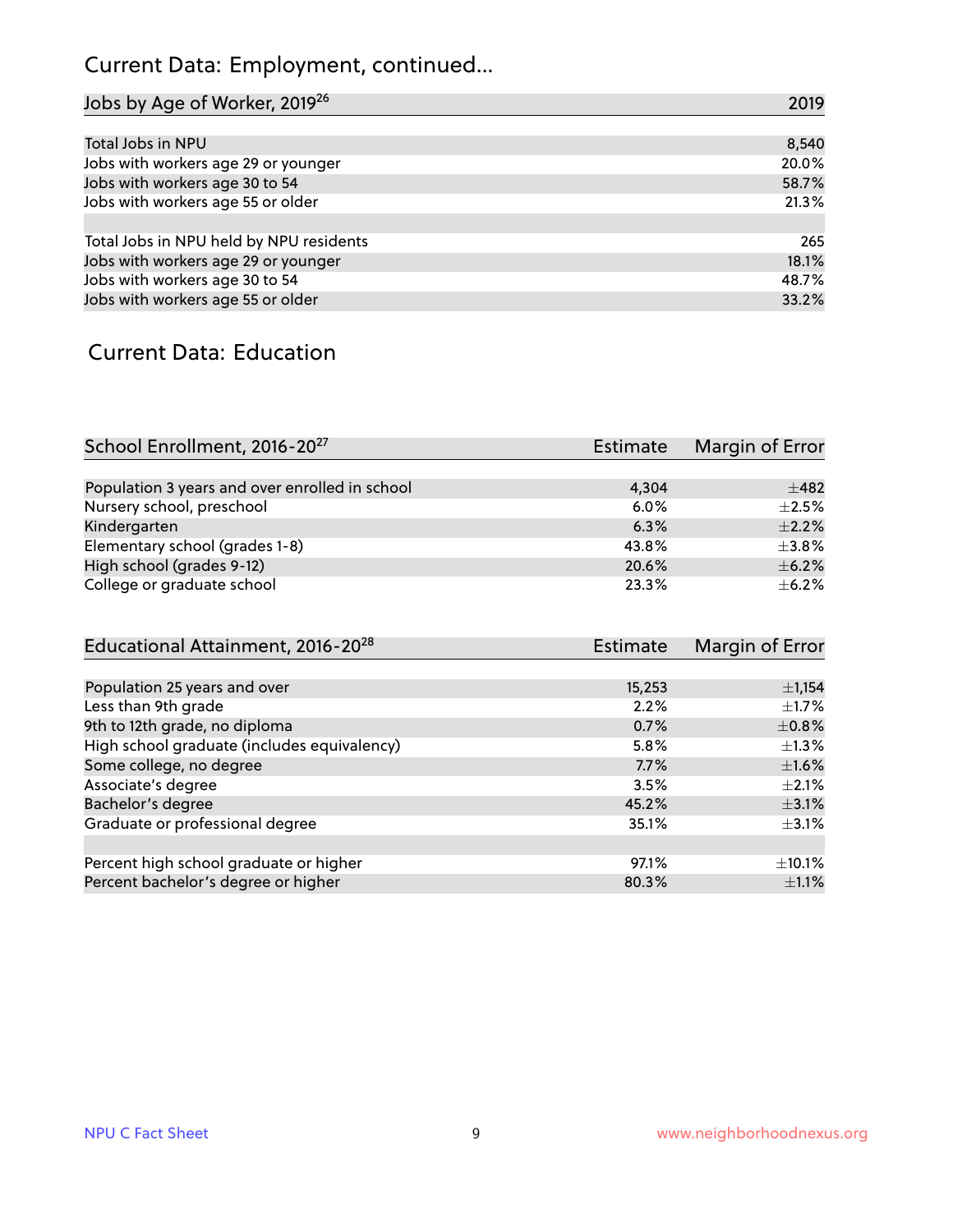#### Current Data: Housing

| Households by Type, 2016-20 <sup>29</sup>            | <b>Estimate</b> | Margin of Error |
|------------------------------------------------------|-----------------|-----------------|
|                                                      |                 |                 |
| <b>Total households</b>                              | 9,890           | $\pm$ 668       |
| Family households (families)                         | 48.1%           | ±3.4%           |
| With own children under 18 years                     | 23.1%           | $\pm$ 3.3%      |
| Married-couple family                                | 40.6%           | $\pm 2.6\%$     |
| With own children of the householder under 18 years  | 17.9%           | ±1.9%           |
| Male householder, no spouse present, family          | 1.8%            | $\pm 1.1\%$     |
| With own children of the householder under 18 years  | 1.2%            | ±1.0%           |
| Female householder, no spouse present, family        | 5.7%            | $\pm 3.0\%$     |
| With own children of the householder under 18 years  | 4.0%            | $\pm 2.7\%$     |
| Nonfamily households                                 | 51.9%           | $\pm$ 4.4%      |
| Householder living alone                             | 41.1%           | $\pm 4.2\%$     |
| 65 years and over                                    | 12.7%           | $\pm 3.5\%$     |
|                                                      |                 |                 |
| Households with one or more people under 18 years    | 23.5%           | $\pm$ 3.1%      |
| Households with one or more people 65 years and over | 23.4%           | $\pm$ 3.7%      |
|                                                      |                 |                 |
| Average household size                               | 2.08            | $\pm 0.04$      |
| Average family size                                  | 2.93            | $\pm$ 0.40      |
| Housing Occupancy, 2016-20 <sup>30</sup>             | <b>Estimate</b> | Margin of Error |
|                                                      |                 |                 |
| Total housing units                                  | 10,883          | $\pm 656$       |
| Occupied housing units                               | 90.9%           | $\pm 2.8\%$     |
| Vacant housing units                                 | 9.1%            | $\pm 2.9\%$     |
|                                                      |                 |                 |
| Homeowner vacancy rate                               | 0.8             | $\pm 1.1$       |
| Rental vacancy rate                                  | 7.4             | $\pm$ 4.1       |
| Units in Structure, 2016-20 <sup>31</sup>            | <b>Estimate</b> | Margin of Error |
|                                                      |                 |                 |
| Total housing units                                  | 10,883          | $\pm 656$       |
| 1-unit, detached                                     | 35.1%           | $\pm 2.0\%$     |
| 1-unit, attached                                     | 11.1%           | $\pm$ 3.2%      |
| 2 units                                              | 0.5%            | $\pm$ 0.6%      |
| 3 or 4 units                                         | 3.1%            | ±1.2%           |
| 5 to 9 units                                         | 8.0%            | $\pm 2.5\%$     |
|                                                      | 5.2%            | ±1.8%           |
| 10 to 19 units                                       | 35.9%           | $\pm$ 3.8%      |
| 20 or more units                                     |                 |                 |
| Mobile home                                          | 0.2%            | $\pm$ 0.4%      |
| Boat, RV, van, etc.                                  | 0.8%            | $\pm$ 1.2%      |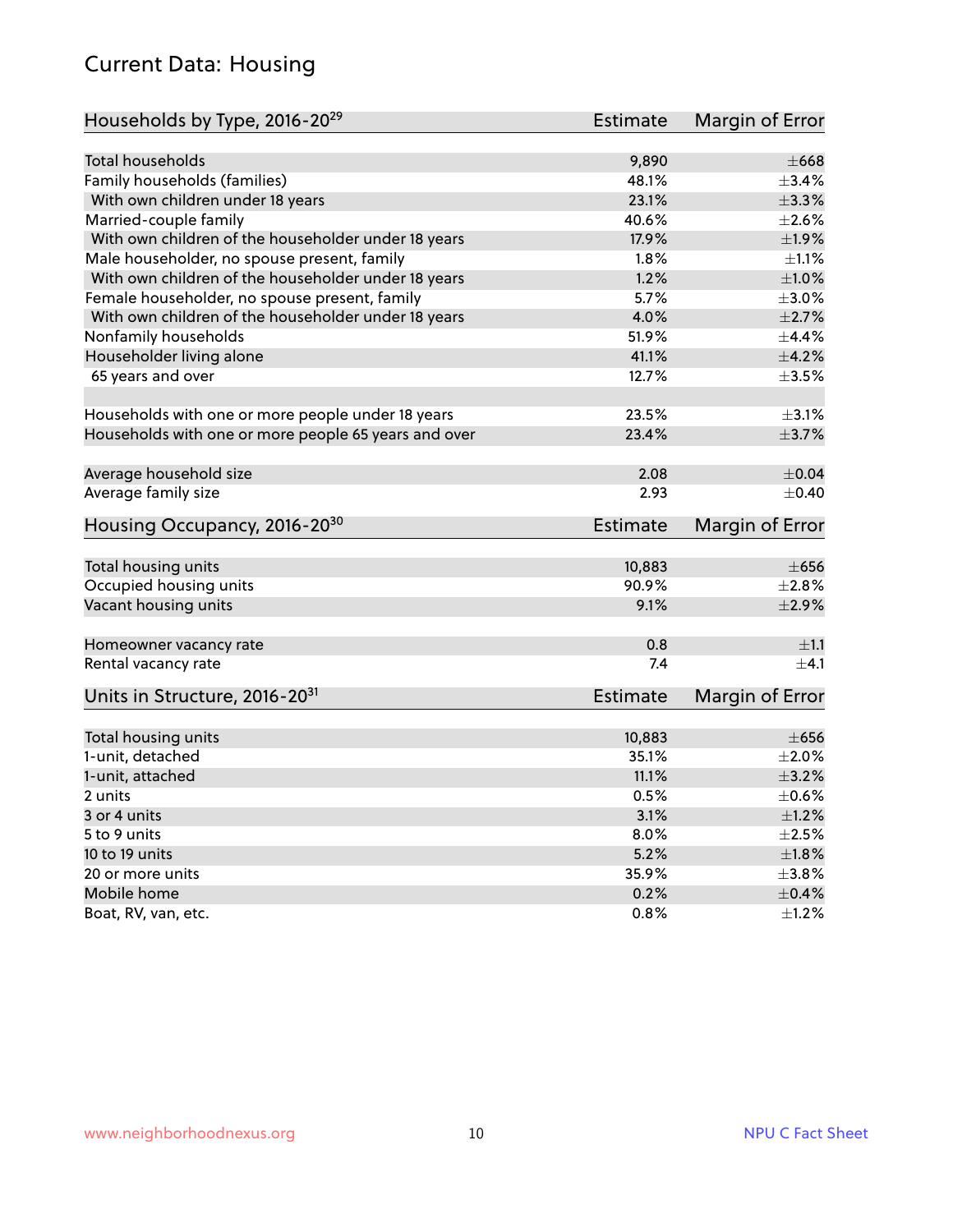#### Current Data: Housing, continued...

| Year Structure Built, 2016-20 <sup>32</sup>    | Estimate        | Margin of Error |
|------------------------------------------------|-----------------|-----------------|
| Total housing units                            | 10,883          | $\pm 656$       |
| Built 2014 or later                            | 12.0%           | $\pm 2.8\%$     |
| Built 2010 to 2013                             | 2.1%            | $\pm 1.1\%$     |
| Built 2000 to 2009                             | 12.3%           | $\pm$ 3.3%      |
| Built 1990 to 1999                             | 13.6%           | $\pm 3.5\%$     |
| Built 1980 to 1989                             | 12.1%           | $\pm 2.2\%$     |
| Built 1970 to 1979                             | 12.1%           | $\pm 2.9\%$     |
| Built 1960 to 1969                             | 14.2%           | $\pm 2.4\%$     |
| Built 1950 to 1959                             | 10.2%           | $\pm 2.1\%$     |
| Built 1940 to 1949                             | 5.2%            | $\pm1.6\%$      |
| Built 1939 or earlier                          | 6.3%            | $\pm1.6\%$      |
| Housing Tenure, 2016-2033                      | <b>Estimate</b> | Margin of Error |
|                                                |                 |                 |
| Occupied housing units                         | 9,890           | $\pm 668$       |
| Owner-occupied                                 | 58.8%           | $\pm 2.8\%$     |
| Renter-occupied                                | 41.2%           | $\pm$ 4.9%      |
| Average household size of owner-occupied unit  | 2.36            | $\pm 0.06$      |
| Average household size of renter-occupied unit | 1.69            | $\pm$ 0.10      |
| Residence 1 Year Ago, 2016-20 <sup>34</sup>    | Estimate        | Margin of Error |
|                                                |                 |                 |
| Population 1 year and over                     | 20,275          | $\pm$ 1,382     |
| Same house                                     | 80.9%           | $\pm 2.9\%$     |
| Different house in the U.S.                    | 18.5%           | $\pm$ 3.7%      |
| Same county                                    | 10.3%           | $\pm$ 3.1%      |
| Different county                               | 8.2%            | $\pm 2.2\%$     |
| Same state                                     | 5.1%            | ±1.9%           |
| Different state                                | 3.1%            | $\pm 1.3\%$     |
| Abroad                                         | 0.6%            | $\pm$ 0.6%      |
| Value of Housing Unit, 2016-20 <sup>35</sup>   | Estimate        | Margin of Error |
| Owner-occupied units                           | 5,817           | $\pm$ 482       |
| Less than \$50,000                             | 1.8%            | ±2.8%           |
| \$50,000 to \$99,999                           | 1.2%            | $\pm 1.7\%$     |
| \$100,000 to \$149,999                         | 3.9%            | $\pm 2.2\%$     |
| \$150,000 to \$199,999                         | 10.7%           | $\pm$ 3.1%      |
| \$200,000 to \$299,999                         | 15.5%           | $\pm$ 3.5%      |
| \$300,000 to \$499,999                         | 12.7%           | $\pm$ 3.1%      |
| \$500,000 to \$999,999                         | 32.4%           | $\pm$ 6.2%      |
| \$1,000,000 or more                            | 21.8%           | $\pm$ 3.8%      |
|                                                |                 |                 |
| Mortgage Status, 2016-20 <sup>36</sup>         | Estimate        | Margin of Error |
| Owner-occupied units                           | 5,817           | $\pm$ 482       |
| Housing units with a mortgage                  | 74.1%           | $\pm$ 5.6%      |
| Housing units without a mortgage               | 25.9%           | ±3.8%           |

Housing units without a mortgage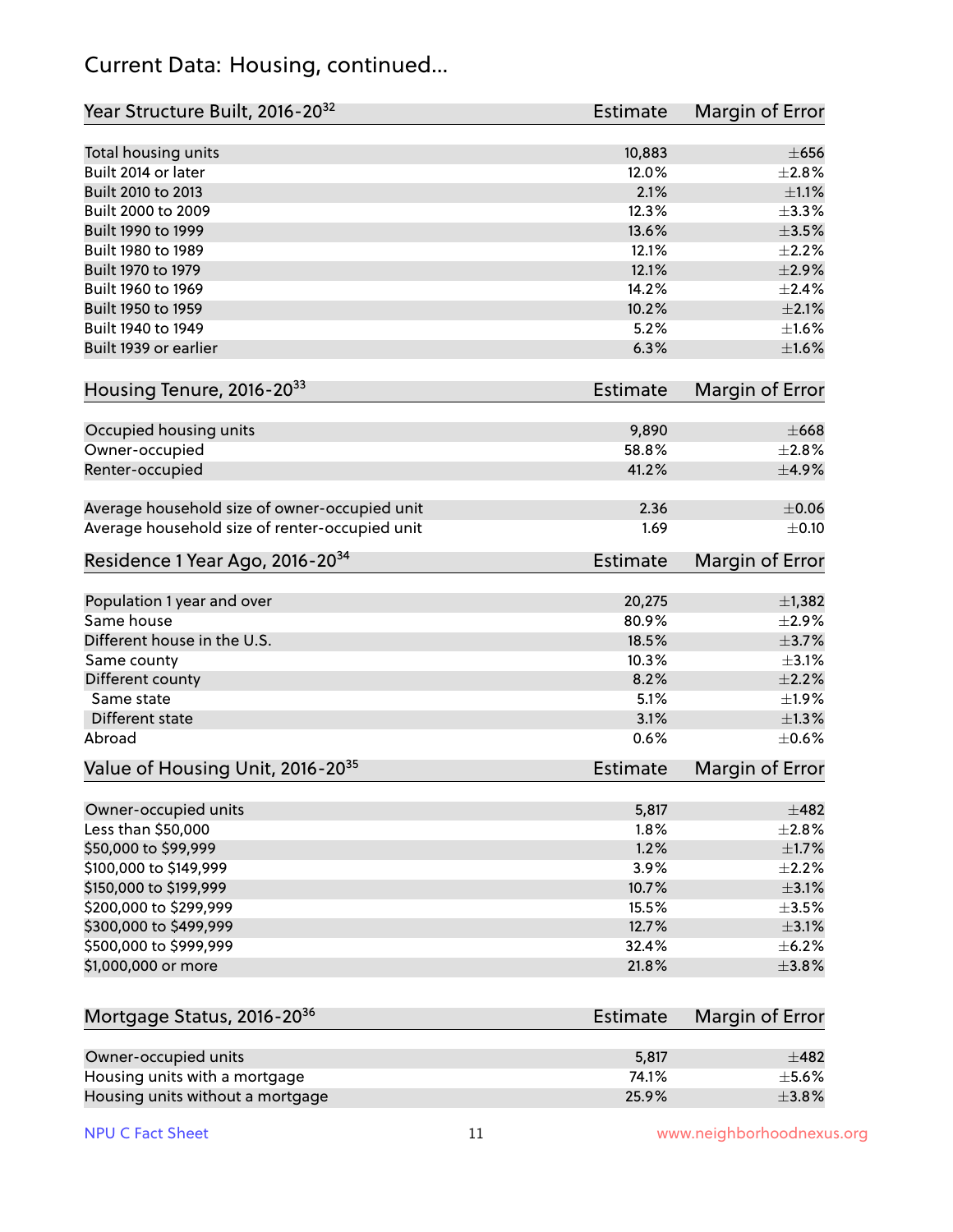## Current Data: Housing, continued...

| Selected Monthly Owner Costs, 2016-20 <sup>37</sup> | Estimate | Margin of Error |
|-----------------------------------------------------|----------|-----------------|
|                                                     |          |                 |
| Housing units with a mortgage                       | 4,312    | $\pm$ 482       |
| Less than \$300                                     | 1.7%     | $\pm 2.9\%$     |
| \$300 to \$499                                      | 0.0%     | $\pm$ 1.3%      |
| \$500 to \$999                                      | 2.6%     | $\pm 2.5\%$     |
| \$1,000 to \$1,499                                  | 19.5%    | ±5.4%           |
| \$1,500 to \$1,999                                  | 15.1%    | $\pm$ 7.1%      |
| \$2,000 to \$2,999                                  | 16.2%    | $\pm$ 4.1%      |
| \$3,000 or more                                     | 44.9%    | $\pm$ 4.7%      |
|                                                     |          |                 |
| Median (dollars)                                    | \$2,711  | ±158            |
|                                                     |          |                 |
| Housing units without a mortgage                    | 1,506    | ±251            |
| Less than \$150                                     | $0.0\%$  | $\pm$ 3.6%      |
| \$150 to \$249                                      | $0.0\%$  | $\pm$ 3.6%      |
| \$250 to \$349                                      | 2.9%     | $\pm$ 5.1%      |
| \$350 to \$499                                      | 7.3%     | $\pm$ 5.7%      |
| \$500 to \$699                                      | 9.4%     | $\pm$ 6.4%      |
| \$700 or more                                       | 80.4%    | $\pm$ 10.2%     |
|                                                     |          |                 |
| Median (dollars)                                    | \$1,263  | $\pm$ 125       |

| Selected Monthly Owner Costs as a Percentage of | <b>Estimate</b> | Margin of Error |
|-------------------------------------------------|-----------------|-----------------|
| Household Income, 2016-20 <sup>38</sup>         |                 |                 |
|                                                 |                 |                 |
| Housing units with a mortgage <sup>39</sup>     | 4,262           | $\pm$ 557       |
| Less than 20.0 percent                          | 50.4%           | $\pm$ 4.7%      |
| 20.0 to 24.9 percent                            | 14.9%           | $\pm$ 4.1%      |
| 25.0 to 29.9 percent                            | 9.8%            | $\pm$ 3.4%      |
| 30.0 to 34.9 percent                            | 3.4%            | $\pm$ 1.9%      |
| 35.0 percent or more                            | 21.5%           | $\pm$ 7.8%      |
|                                                 |                 |                 |
| Housing units without a mortgage <sup>40</sup>  | 1,492           | $\pm 278$       |
| Less than 10.0 percent                          | 48.7%           | $\pm$ 9.0%      |
| 10.0 to 14.9 percent                            | 12.4%           | $\pm$ 5.1%      |
| 15.0 to 19.9 percent                            | 10.6%           | $\pm$ 5.3%      |
| 20.0 to 24.9 percent                            | 8.1%            | $\pm$ 5.2%      |
| 25.0 to 29.9 percent                            | 3.2%            | $\pm$ 3.3%      |
| 30.0 to 34.9 percent                            | 3.7%            | $\pm$ 3.8%      |
| 35.0 percent or more                            | 13.3%           | $\pm$ 7.6%      |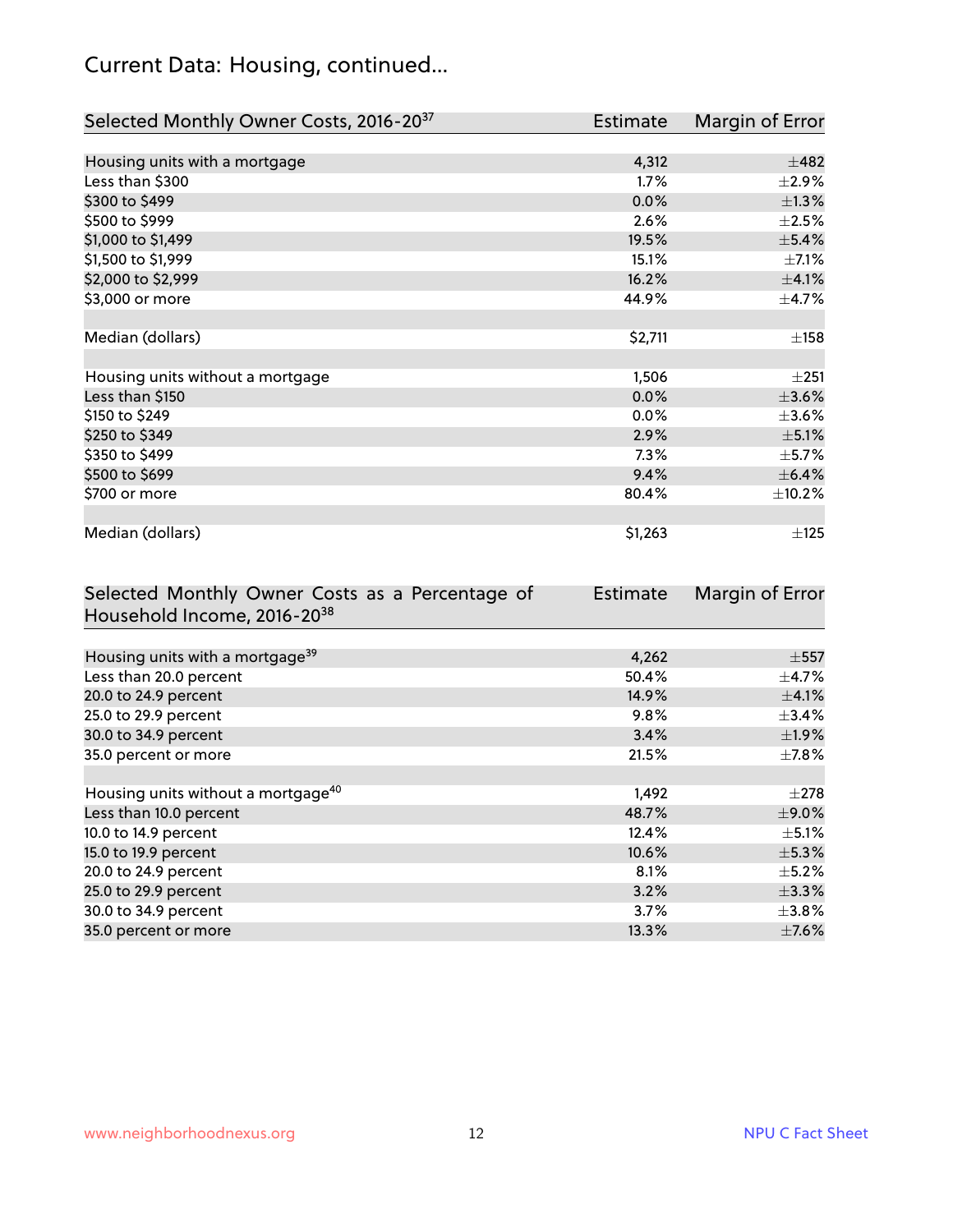#### Current Data: Housing, continued...

| Gross Rent, 2016-20 <sup>41</sup>               | <b>Estimate</b> | Margin of Error |
|-------------------------------------------------|-----------------|-----------------|
|                                                 |                 |                 |
| Occupied units paying rent                      | 3,895           | $\pm$ 538       |
| Less than \$200                                 | 1.7%            | $\pm 2.5\%$     |
| \$200 to \$499                                  | 4.0%            | ±3.3%           |
| \$500 to \$749                                  | 0.9%            | $\pm 2.3\%$     |
| \$750 to \$999                                  | 3.3%            | ±2.8%           |
| \$1,000 to \$1,499                              | 36.8%           | $\pm$ 5.1%      |
| \$1,500 to \$1,999                              | 35.6%           | $\pm$ 9.5%      |
| \$2,000 or more                                 | 17.7%           | $\pm$ 6.5%      |
| Median (dollars)                                | \$1,546         | $\pm 50$        |
|                                                 |                 |                 |
| No rent paid                                    | 178             | $\pm$ 147       |
|                                                 |                 |                 |
| Gross Rent as a Percentage of Household Income, | <b>Estimate</b> | Margin of Error |
| $2016 - 20^{42}$                                |                 |                 |
|                                                 |                 |                 |
| Occupied units paying rent <sup>43</sup>        | 3,853           | $\pm 609$       |
| Less than 15.0 percent                          | 16.6%           | $\pm$ 7.1%      |
| 15.0 to 19.9 percent                            | 14.1%           | $\pm$ 4.0%      |
| 20.0 to 24.9 percent                            | 15.1%           | $\pm$ 4.5%      |
| 25.0 to 29.9 percent                            | 12.9%           | $\pm 3.6\%$     |
| 30.0 to 34.9 percent                            | 8.0%            | $\pm$ 3.7%      |
| 35.0 percent or more                            | 33.2%           | $\pm$ 9.3%      |

## Current Data: Transportation

| Commuting to Work, 2016-20 <sup>44</sup>  | <b>Estimate</b> | Margin of Error |
|-------------------------------------------|-----------------|-----------------|
|                                           |                 |                 |
| Workers 16 years and over                 | 11,998          | $\pm$ 1,013     |
| Car, truck, or van - drove alone          | 79.3%           | $\pm$ 9.3%      |
| Car, truck, or van - carpooled            | 3.2%            | $\pm 1.3\%$     |
| Public transportation (excluding taxicab) | $1.2\%$         | $\pm$ 0.7%      |
| Walked                                    | 0.2%            | $\pm$ 0.4%      |
| Other means                               | 3.1%            | $\pm 2.2\%$     |
| Worked at home                            | 13.1%           | $\pm$ 3.9%      |
|                                           |                 |                 |
| Mean travel time to work (minutes)        | 23.2            | ±1.5            |

| Access to a Vehicle, 2016-20 <sup>45</sup> | Estimate | Margin of Error |
|--------------------------------------------|----------|-----------------|
|                                            |          |                 |
| Occupied housing units                     | 9,890    | $\pm 668$       |
| No vehicles available                      | 5.6%     | $+2.4%$         |
| 1 vehicle available                        | 42.0%    | $\pm$ 5.1%      |
| 2 vehicles available                       | 41.1%    | $+4.0%$         |
| 3 or more vehicles available               | 11.4%    | $\pm 2.3\%$     |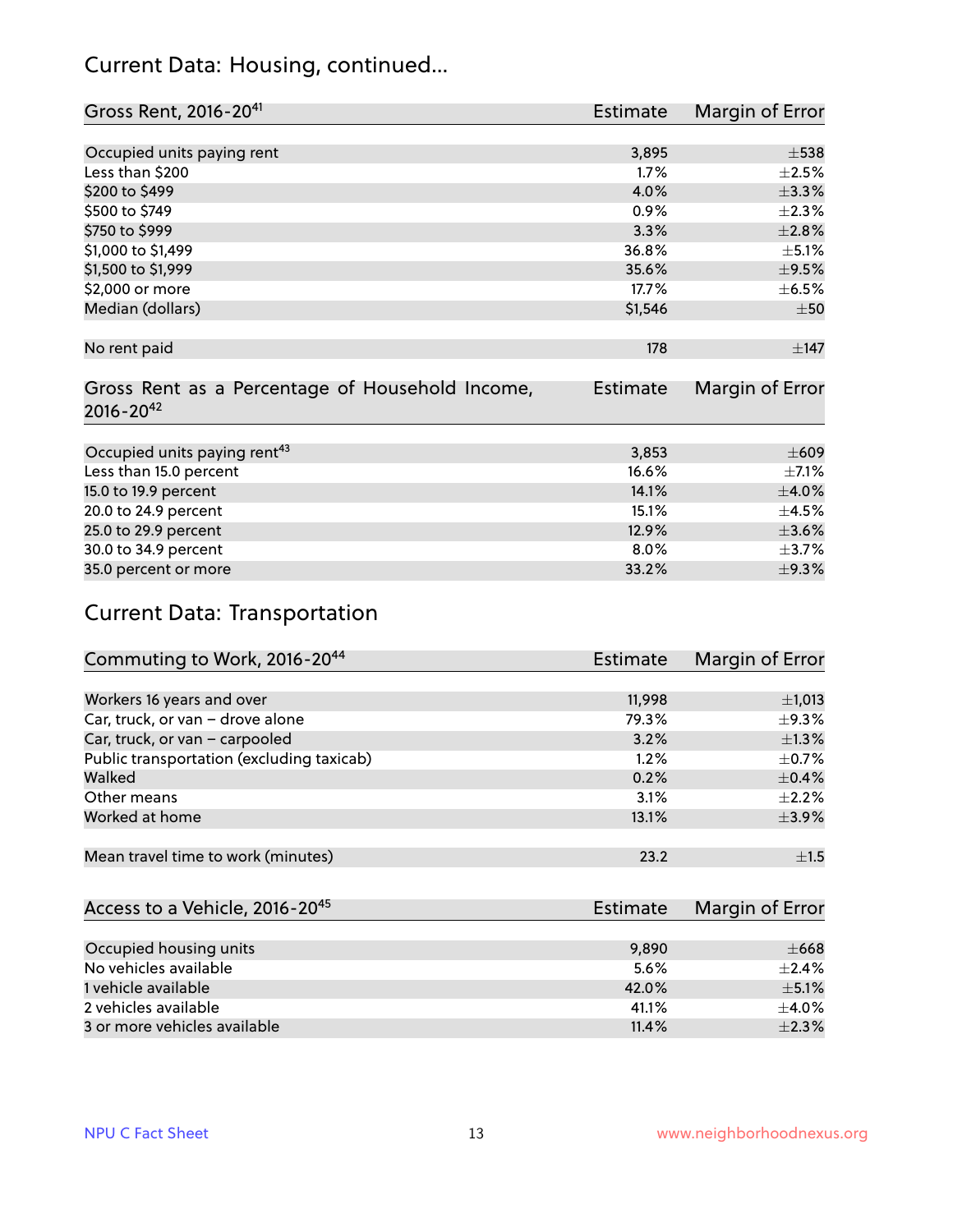#### Current Data: Health

| Health Insurance coverage, 2016-2046                    | <b>Estimate</b> | Margin of Error |
|---------------------------------------------------------|-----------------|-----------------|
|                                                         |                 |                 |
| Civilian Noninstitutionalized Population                | 20,521          | $\pm$ 1,441     |
| With health insurance coverage                          | 96.3%           | $\pm$ 9.1%      |
| With private health insurance coverage                  | 88.6%           | $\pm$ 8.6%      |
| With public health coverage                             | 17.6%           | $\pm 2.3\%$     |
| No health insurance coverage                            | 3.7%            | $\pm1.6\%$      |
| Civilian Noninstitutionalized Population Under 19 years | 4,306           | ±4,306          |
| No health insurance coverage                            | 1.5%            | $\pm 2.8\%$     |
|                                                         |                 |                 |
| Civilian Noninstitutionalized Population 19 to 64 years | 13,132          | ±1,045          |
| In labor force:                                         | 11,280          | $\pm$ 965       |
| Employed:                                               | 11,012          | $\pm$ 962       |
| With health insurance coverage                          | 97.0%           | $\pm 2.1\%$     |
| With private health insurance coverage                  | 96.1%           | $\pm 2.3\%$     |
| With public coverage                                    | 2.3%            | $\pm$ 1.4%      |
| No health insurance coverage                            | 3.0%            | $\pm 1.3\%$     |
|                                                         |                 |                 |
| Unemployed:                                             | 268             | $\pm$ 962       |
| With health insurance coverage                          | 75.0%           | ±25.3%          |
| With private health insurance coverage                  | 74.3%           | $\pm$ 25.7%     |
| With public coverage                                    | 0.8%            | ±14.6%          |
| No health insurance coverage                            | 25.0%           | $\pm 26.0\%$    |
|                                                         |                 |                 |
| Not in labor force:                                     | 1,852           | $+362$          |
| With health insurance coverage                          | 91.1%           | $\pm$ 24.5%     |
| With private health insurance coverage                  | 81.1%           | ±22.4%          |
| With public coverage                                    | 10.5%           | $\pm$ 5.9%      |
| No health insurance coverage                            | 8.9%            | $\pm$ 9.4%      |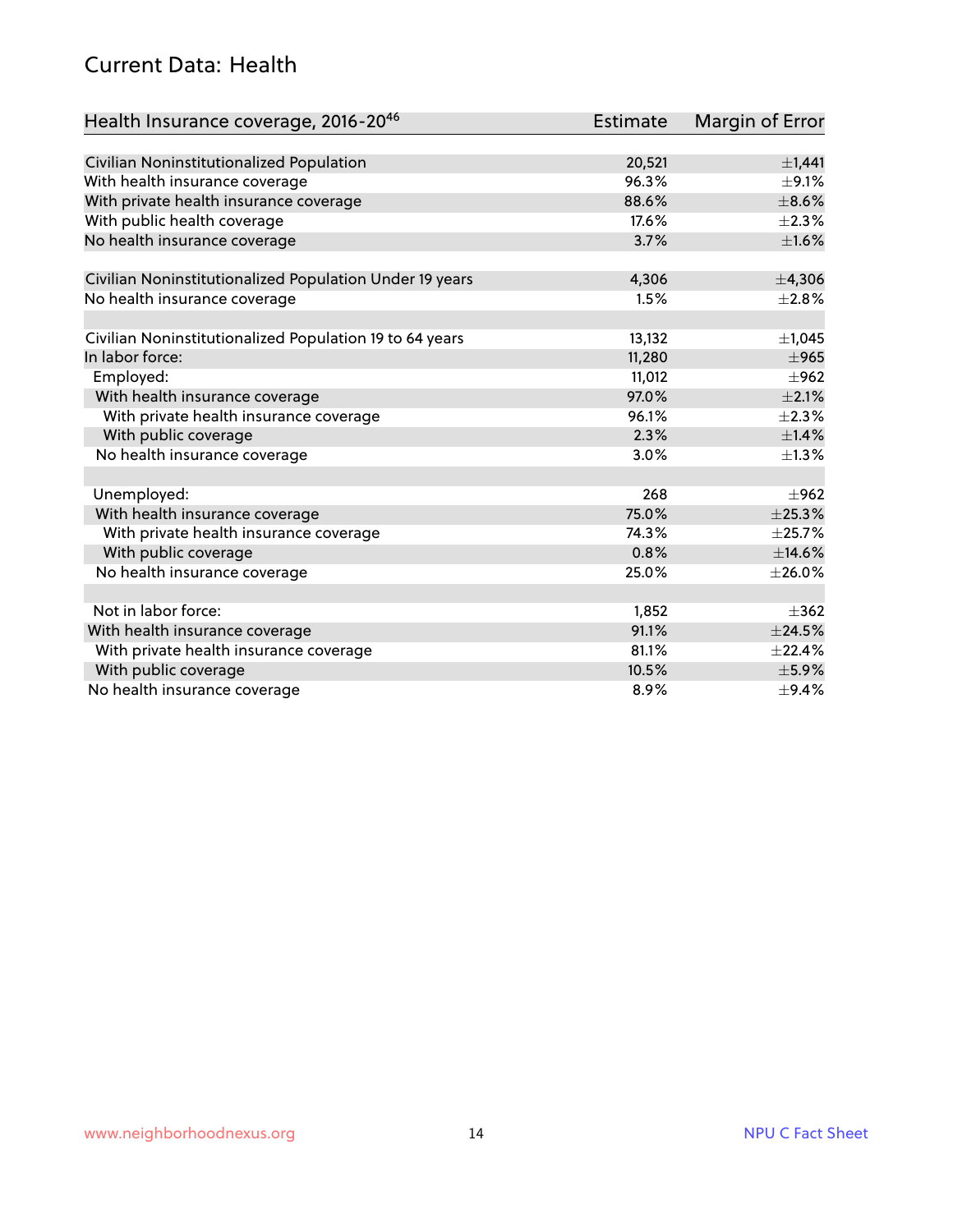#### Notes:

- 1. Source: U.S. Census Bureau, Decennial Census 2000, SF1 tables P8, P12; American Community Survey, tables B01001, B03002
- 2. This category includes Pacific Islanders, Native Americans and Alaska Natives, people who identify as some other race, and those who identify as bi/multi racial.
- 3. Source: U.S. Census Bureau, Decennial Census 2000, SF1 tables P15, P16, P18, P19; American Community Survey, tables B11001, B11005, B11003
- 4. Source: U.S. Census Bureau, Decennial Census 2000, SF3 table P37; American Community Survey, table B15002
- 5. Source: U.S. Census Bureau, Longitudinal Employer-Household Dynamics Residential Area Characteristics, Table JT01 (Primary Jobs); Workplace Area Characteristics, Table JT00 (All Jobs)
- 6. Source: U.S. Census Bureau, Decennial Census 2000, SF3 tables P52, P87; American Community Survey, tables B19001, B17001
- 7. Source: U.S. Census Bureau, Decennial Census 2000, SF1 tables H3, H4; American Community Survey, tables B25002, B25009
- 8. Source: U.S. Census Bureau, Decennial Census 2000, SF3 table H44; American Community Survey, tables B25044
- 9. Source: Atlanta Police Department, COBRA; U.S. Census Bureau, American Community Survey, table B01001
- 10. Source: U.S. Census Bureau, American Community Survey, table B01001
- 11. Source: U.S. Census Bureau, American Community Survey, table B03002
- 12. Source: U.S. Census Bureau, American Community Survey, table B05002
- 13. Source: U.S. Census Bureau, American Community Survey, table B05003
- 14. Source: U.S. Census Bureau, American Community Survey, tables B19001, B19025, B19051, B19061, B19055, B19065, B19059, B19069, B19056, B19066, B19057, B19067, B22001, B19101, B19127
- 15. Source: U.S. Census Bureau, American Community Survey, tables B19201, B19214, B20017, B19313
- 16. Source: U.S. Census Bureau, American Community Survey, table B17010
- 17. Source: U.S. Census Bureau, American Community Survey, tables B17001, B17006, B17021, B17007. Table totals may be lower than the total population, as they are based on the population for whom poverty status is determined.
- 18. Source: U.S. Census Bureau, American Community Survey, B17001H, B17001B, B17001D, B17001I. Table totals may be lower than the total population, as they are based on the population for whom poverty status is determined.
- 19. Source: U.S. Census Bureau, American Community Survey, tables B23001, B23008
- 20. Source: U.S. Census Bureau, American Community Survey, table C24030
- 21. Source: U.S. Census Bureau, American Community Survey, table C24010
- 22. Source: U.S. Census Bureau, American Community Survey, table B24080
- 23. Source: U.S. Census Bureau, Longitudinal Employer-Household Dynamics Origin-Destination Data, Tables JT00 Main and JT00 Aux
- 24. Source: U.S. Census Bureau, Longitudinal Employer-Household Dynamics Origin-Destination Data, Tables JT00 Main and JT00 Aux
- 25. Source: U.S. Census Bureau, Longitudinal Employer-Household Dynamics Origin-Destination Data, Tables JT00 Main and JT00 Aux
- 26. Source: U.S. Census Bureau, Longitudinal Employer-Household Dynamics Origin-Destination Data, Tables JT00 Main and JT00 Aux
- 27. Source: U.S. Census Bureau, American Community Survey, table B14001
- 28. Source: U.S. Census Bureau, American Community Survey, table B15002
- 29. Source: U.S. Census Bureau, American Community Survey, tables B11001, B11003, B11007, B11005, B09019
- 30. Source: U.S. Census Bureau, American Community Survey, tables B25002, B25003, B25004
- 31. Source: U.S. Census Bureau, American Community Survey, table B25024
- 32. Source: U.S. Census Bureau, American Community Survey, table B25034
- 33. Source: U.S. Census Bureau, American Community Survey, tables B25009, B25008, B25003
- 34. Source: U.S. Census Bureau, American Community Survey, table B07003
- 35. Source: U.S. Census Bureau, American Community Survey, table B25075. This value is self-reported and may differ from home values as determined by the County Tax Assessor.
- 36. Source: U.S. Census Bureau, American Community Survey, table B25081
- 37. Source: U.S. Census Bureau, American Community Survey, table B25087
- 38. Source: U.S. Census Bureau, American Community Survey, table B25091
- 39. Excludes units where Selected Monthly Owner Costs as a Percentage of Income cannot be computed.
- 40. Excludes units where Selected Monthly Owner Costs as a Percentage of Income cannot be computed.
- 41. Source: U.S. Census Bureau, American Community Survey, table B25063
- 42. Source: U.S. Census Bureau, American Community Survey, table B25070
- 43. Excludes units where Gross Rent as a Percentage of Income cannot be computed.
- 44. Source: U.S. Census Bureau, American Community Survey, tables B08101, B08013
- 45. Source: U.S. Census Bureau, American Community Survey, table B25044
- 46. Source: U.S. Census Bureau, American Community Survey, tables B18135, B27011

The dagger (†) symbol denotes values that cannot be computed.